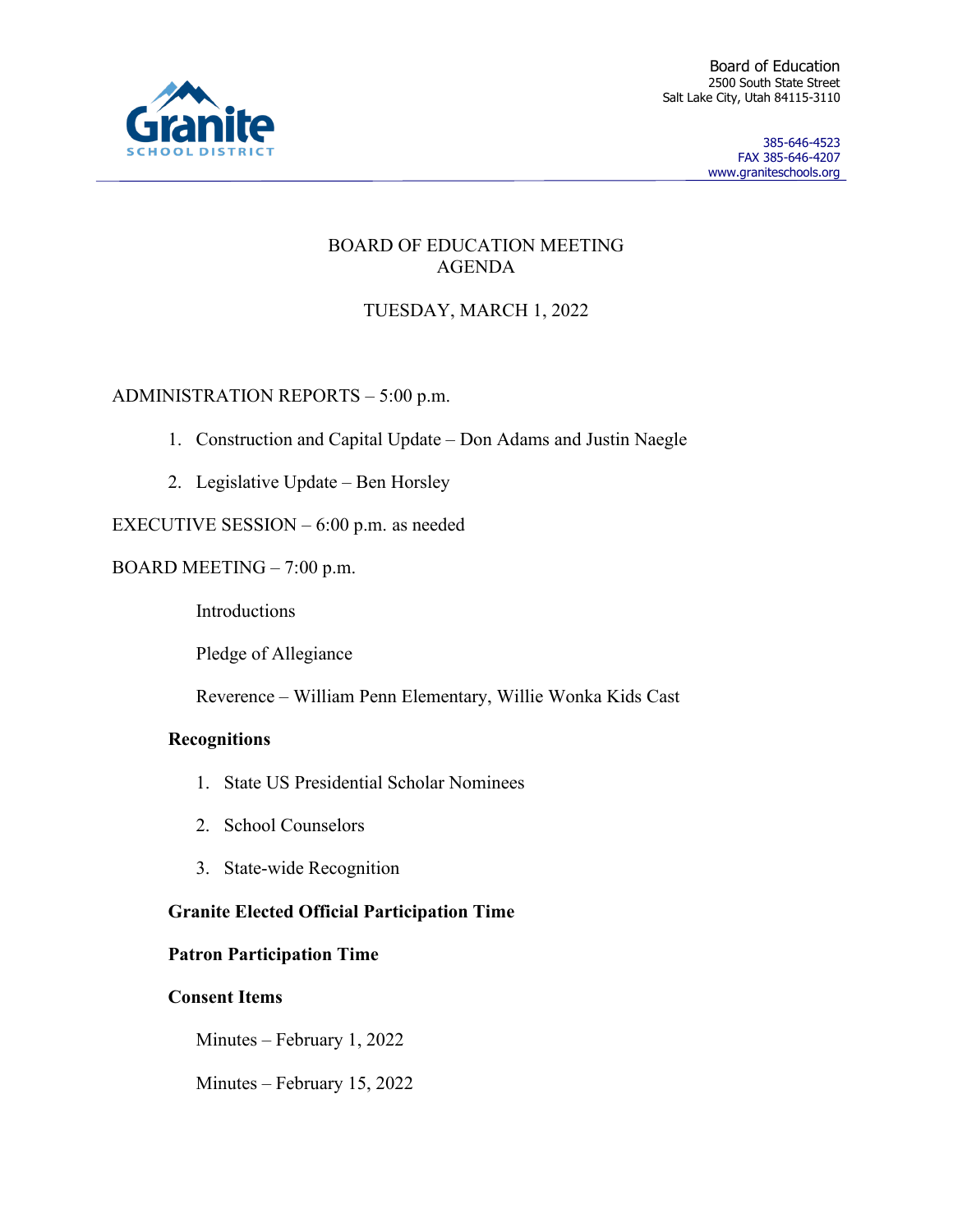#### Purchases

- 1. QSS Software Support, Information Systems
- 2. Secondary Water Filters, 3 School Locations

#### Award of Contracts

- 1. Asphalt Patching
- 2. Engineering Services for HVAC Upgrades, Multiple Schools
- 3. Fertilizer Application, Maintenance Department
- 4. GEC Remodel, Café Kitchen
- 5. Lawn Mowing, Maintenance Department
- 6. School Accounting Software, Business Services
- 7. Security Remodel, Hartvigsen
- 8. Security Remodel, Rolling Meadows Elementary

### Personnel

- 1. Leave of Absence
- 2. Employee Hires and Separations
- 3. Administrative Appointments

#### Financial Reports

- 1. Purchase Order Summary
- 2. Accounts Payable Pay Vouchers
- 3. Direct Electronic Transfer of Funds
- 4. Change Order Summary Report
- 5. Principals' Cash Report January 2022
- 6. Monthly Budget Report January 2022

### GESPA Negotiating Team

### LAND Trust Amendments